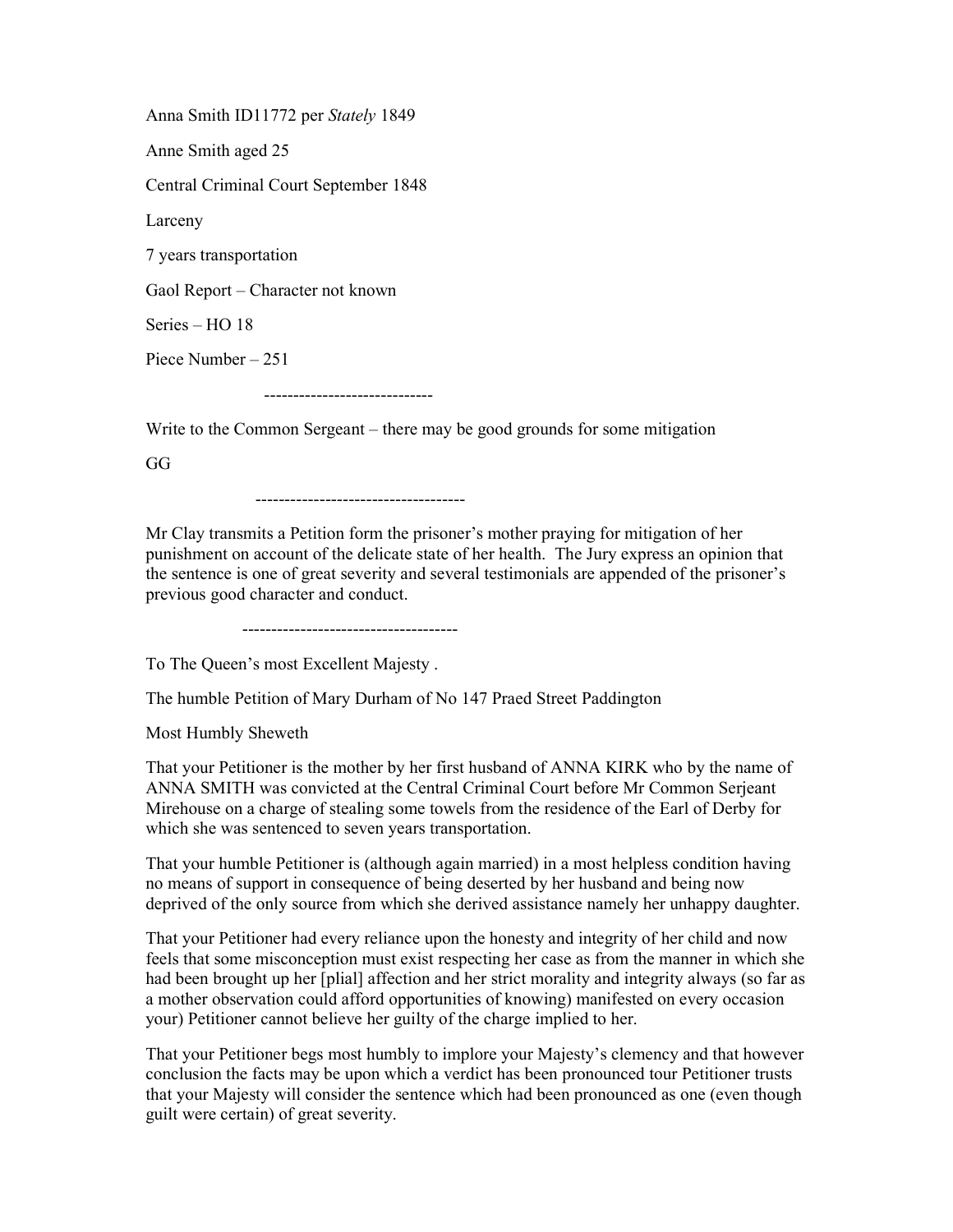That if such sentence is carried out your Petitioner is certain that her unhappy daughter will not survive but will sink under it her constitution being such as likely to entirely give way under long and severe confinement.

That she is in the thirtieth year of her age and of a consumptive constitution of which malady her father died when she was two years old only and of which malady also her sister is now fast going from this life.

That so strong a hold has the disease upon her constitution as to have obliged her to refuse several offers of service which she would have gladly accepted but that the Ladies desvious of having her were about proceeding to sea and which it was believed had she accompanied them would have proved fatal.

That by the imprisonment which she has already endured she is much worn and sunk in health so much so that to see your wretched Petitioner when allowed an interview she was obliged to be accommodated with a chair which is an unusual indulgence to prisoners when seeing visitors and in consequence if her very ill state of health she had been under the medical care of the Surgeon of Newgate Prison.

That in the full hope (if she has been guilty of crime) the suffering she had now endured will cause deep and sincere repentance your Petitioner ventures to pray that she may be restored to your wretched Petitioner who from her alone derived support of late years.

That as a proof of the character your Petitioners unhappy daughter bore your Petitioner takes leave to annex letters certifying to her character  $\begin{bmatrix} \cdot & \cdot & \cdot \\ \cdot & \cdot & \cdot \end{bmatrix}$  the charge on which she was convicted.

Your Petitioner most humbly and fervently prays your most Gracious Majesty to take into your most merciful consideration the case of ANNA SMITH and extend to her your most Gracious Majesty's pardon or such mitigation of her sentence as to your Most Gracious Majesty shall seem meet.

And your Petitioner will ever pray.

Mary Durham

-----------------------------------

Lewisham

28th September 1848

Mrs Parsons wishes Mrs Durham to be appraised she considers there must be some very extraordinary mistake relative to the present position of her daughter. She feels so entirely confident of her honesty and integrity that should she wish to enter her service as Lady's Maid she would willingly receive her immediately.

------------------------------

Blackheath

30th September 1848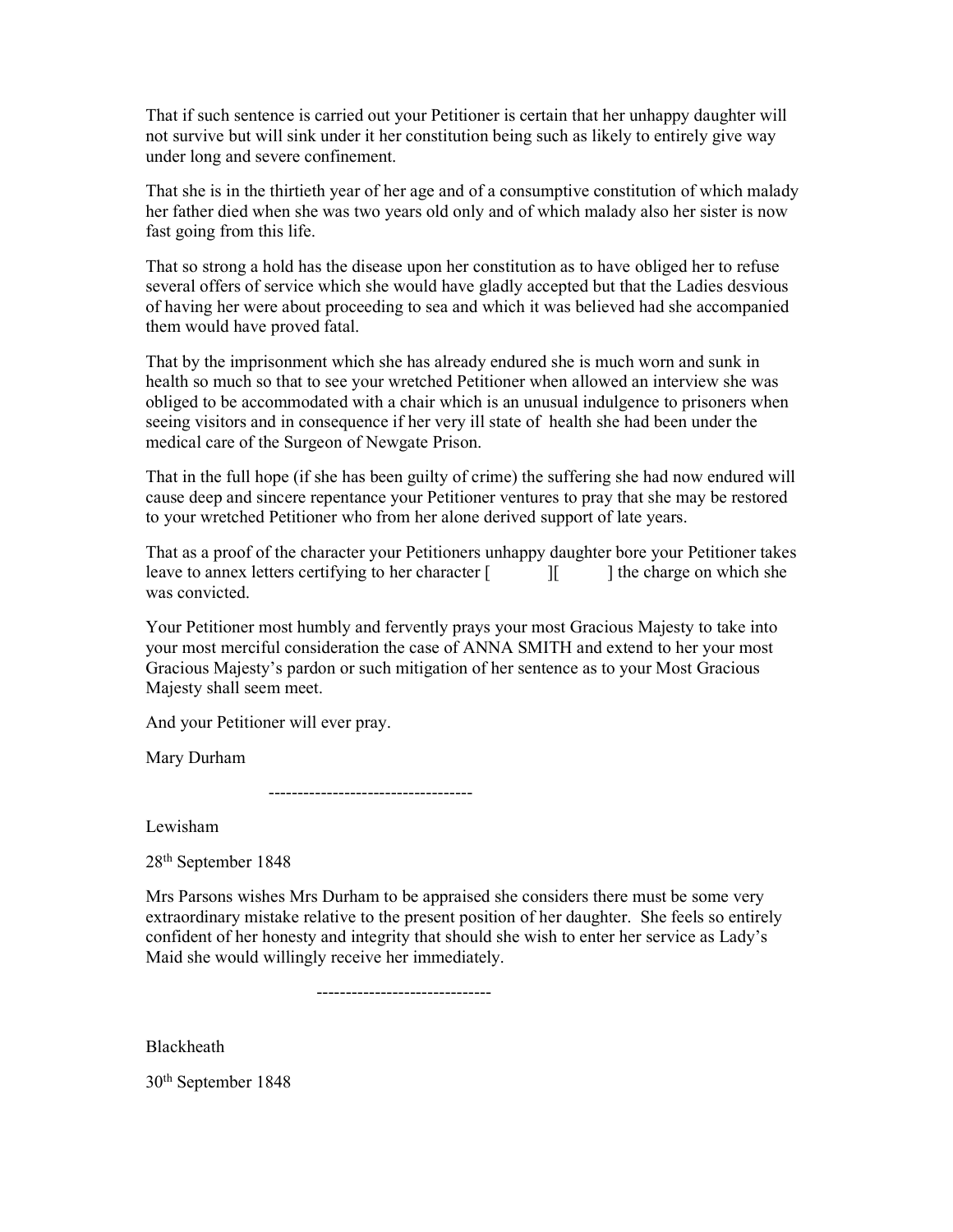Mrs Henry Moses having found Kirk a most faithful servant for nearly three years can most confidently declare were she about to make any alteration in her Establishment she would receive her again as in every respect eligible.

------------------------

40 Shouldham Street

Bryanstone Square

28th September 1848

I have known Joanna Kirk eleven years during that time I never saw or heard anything against her character on the contrary she was as one of my own family and I believe her to be incapable of a dishonest act and a strictly moral person and a constant attendant at the Established Church.#

James Leake

-------------------------

We the undersigned members of the Jury who tried Anna Smith at the last Sessions at the Central Criminal Court humbly beg to call the attention of Her Most Gracious Majesty to the facts of her case which although they were such as from the evidence obliged as to find her guilty yet led us to believe that her sentence would not have been so severe as that of transportation.

Believing the unhappy woman's offence to be one of that class in which the sentence of transportation is not usually carried out and it having been represented too us that her constitution is of a consumptive character and that her life might be in danger by a sea voyage we humbly beg to recommend her to the clemency of Her Most Gracious Majesty for such mitigation of sentence as to Her Majesty shall seem meet.

William Phillips

George Mattherws

And 10 other signatures of the Jury.

-----------------------------

60 Upper Symouth

27th November 1848

Sir

ANN SMITH was indicted in September last for stealing several articles of wearing apparel from her Mistress, Mrs Eden Lord Auchland's daughter. The property was traced to the prisoner and found in her box, but because Mistress Eden herself was not present, and Lord Auchland's Housekeeper only spoke to identity the property, the Jury ACQUITTED the prisoner.

ANN SMITH was AGAIN indicted for stealing thirty towels from the Earl Darby. Lord Darby's Housekeeper [ ] that the prisoner came with Mistress Eden on a visit – that